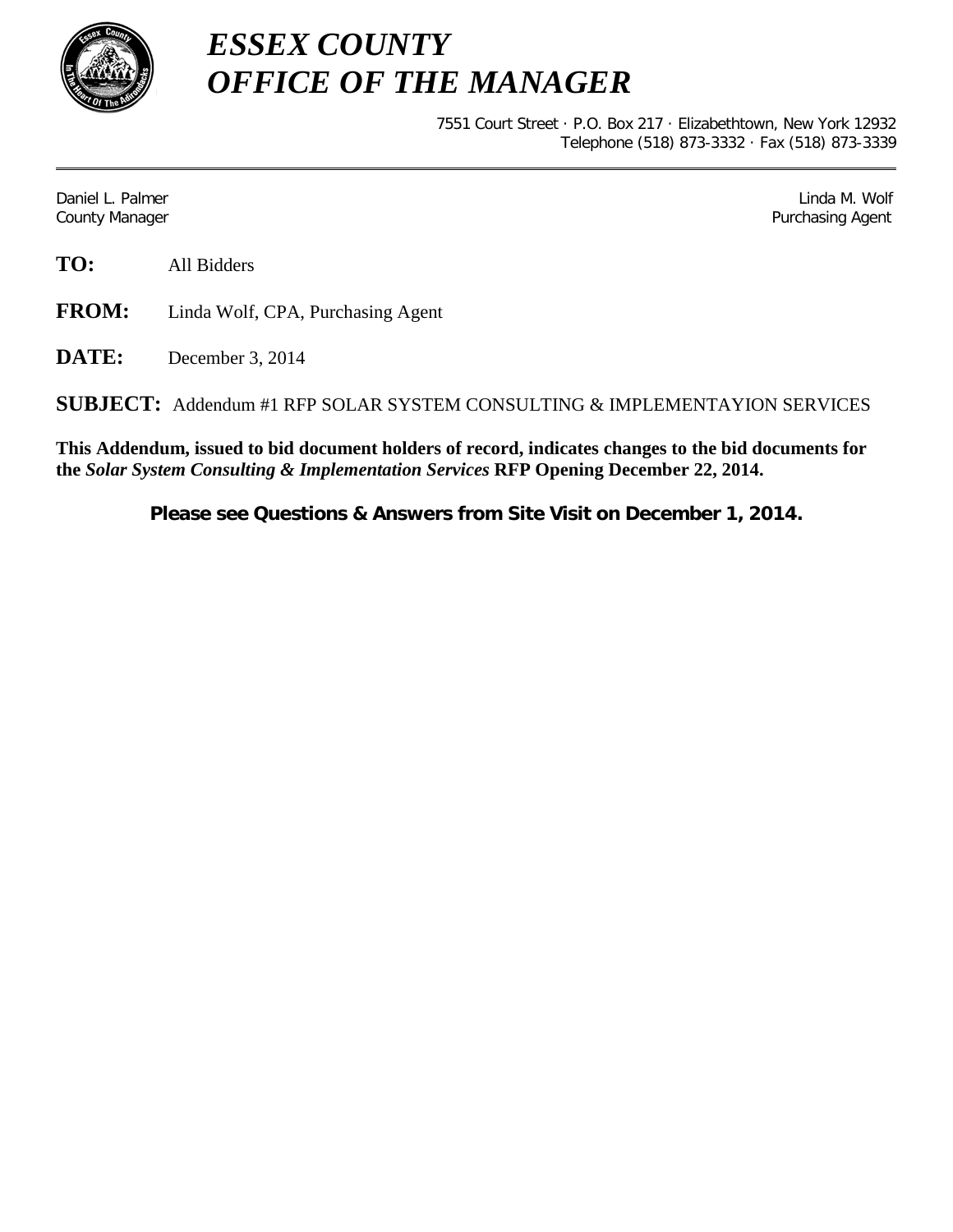## **Essex Co. Request for Proposals Solar Photovoltaic System Consulting & Implementation Services**

## **Pre-Proposal site visit held on 12/1/14 at the Essex Co. Landfill.**

In attendance: Mike Roach, RER Energy Scott Bryant, Solar Liberty Tom Garden, Triland Partners Winslow Moore, Edge Design Joe Madden, Edge Design Paul Morini, Solar City Geoffrey May, Adirondack Landfill Services Mike Mascarenas, Dep. Co. Manager Garrett Dague, Essex Co. Community Resources Bob Leveille, Essex Co. DPW

Questions regarding the project:

1. Who is the utility? Primarily NYSEG. There are a few County facilities that are covered by National Grid.

2. Where will the power be sent? To the grid and then purchased thru a Power Purchase Agreement with the chosen contractor.

3. What does the County currently pay for power? The whole County load; approx. 10 cents/KWH

4. Where is the 3-phase power meter located?

There are 2 meters located near the last pole located by the recycling building on the north side of the road, one meter for the County owned buildings (in Serkil's name) and one meter for the landfill (in NYS's name).

5. Which NYSERDA programs is the County expecting the contractor to take advantage of? Whichever programs are applicable. The County is looking to the consultants to provide that information.

6. Who produced the specifications contained in the RFP, and where did they come from? The RFP was written by the Essex Co. Office of Community Resources, with some information extrapolated from various RFP's found online for similar projects.

7. What does the County anticipate the cost savings will be from such a project? We cannot estimate, we are looking for the consultants to provide that information in their proposals.

8. What is the County's total electrical aggregate load? About 2.4 million MW (estimated).

9. Are electrical usage rates available?

Yes, as stated in the RFP, electrical usage rates and bills are available upon request. Garrett will forward this information to everyone in attendance.

10. How will the solar system be taxed (property and sales tax) on the town, county and state levels (a private system located on publically owned property)?

We cannot answer this question at this time, but will look into it and forward a response.